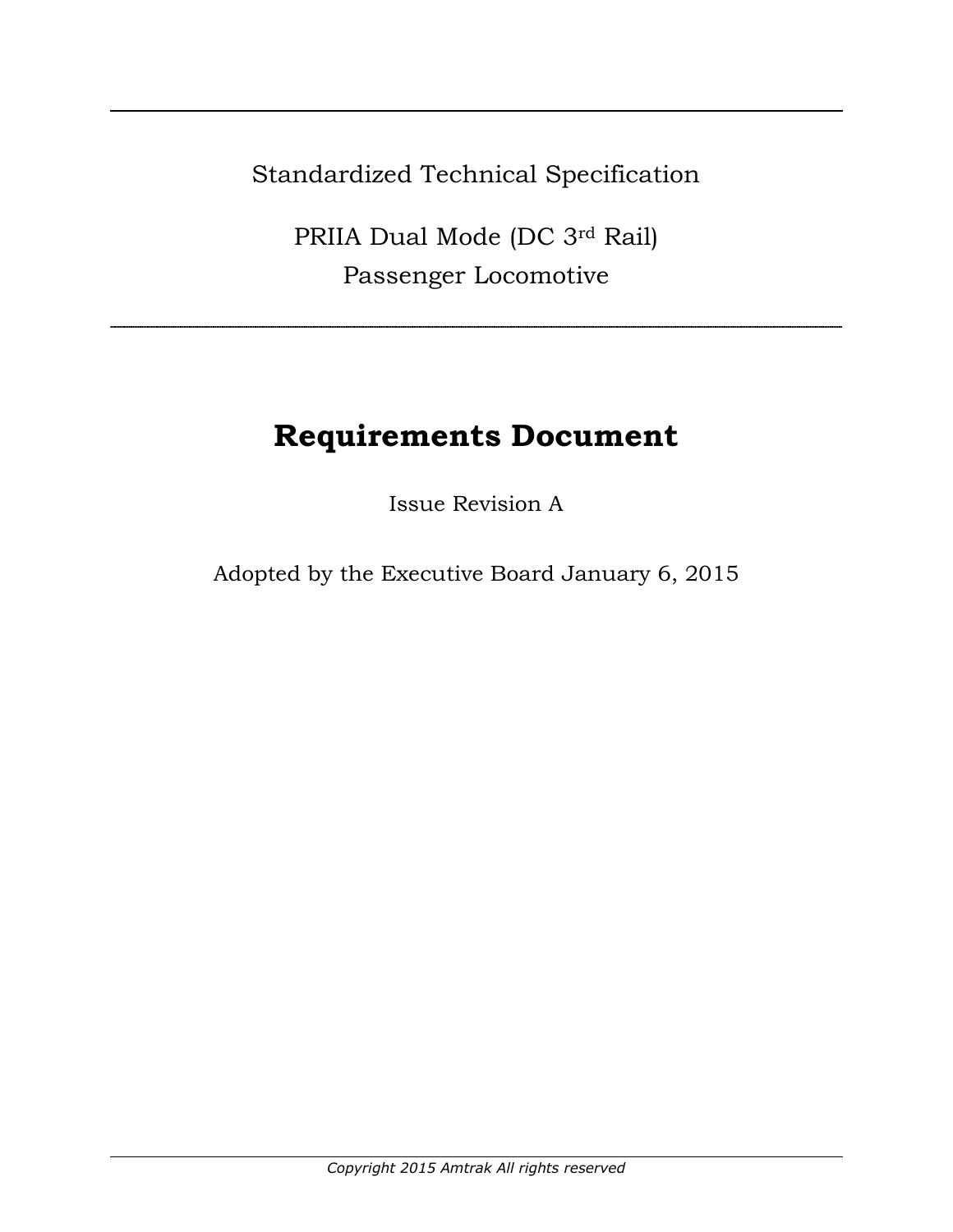# **Table of Contents**

| 1.0              |                                                                                      |  |
|------------------|--------------------------------------------------------------------------------------|--|
| 1.1              |                                                                                      |  |
|                  | 1.1.1                                                                                |  |
|                  | 1.1.2                                                                                |  |
| 1.2 <sub>1</sub> |                                                                                      |  |
|                  | 1.2.1                                                                                |  |
|                  | Passenger Train Metropolitan Area Tunnel Access Requirements or Air Quality<br>1.2.2 |  |
| 2.0              |                                                                                      |  |
| 2.1              |                                                                                      |  |
| 2.2              |                                                                                      |  |
| 2.3              |                                                                                      |  |
|                  | 2.3.1                                                                                |  |
|                  | 2.3.2                                                                                |  |
|                  | 2.3.3                                                                                |  |
| 2.4              |                                                                                      |  |
| 2.5              |                                                                                      |  |
| 2.6              |                                                                                      |  |
| 3.0              |                                                                                      |  |
| Appendix A:      |                                                                                      |  |
| A.1              |                                                                                      |  |
| A.2              |                                                                                      |  |
| A.3              |                                                                                      |  |
| $A-4$            |                                                                                      |  |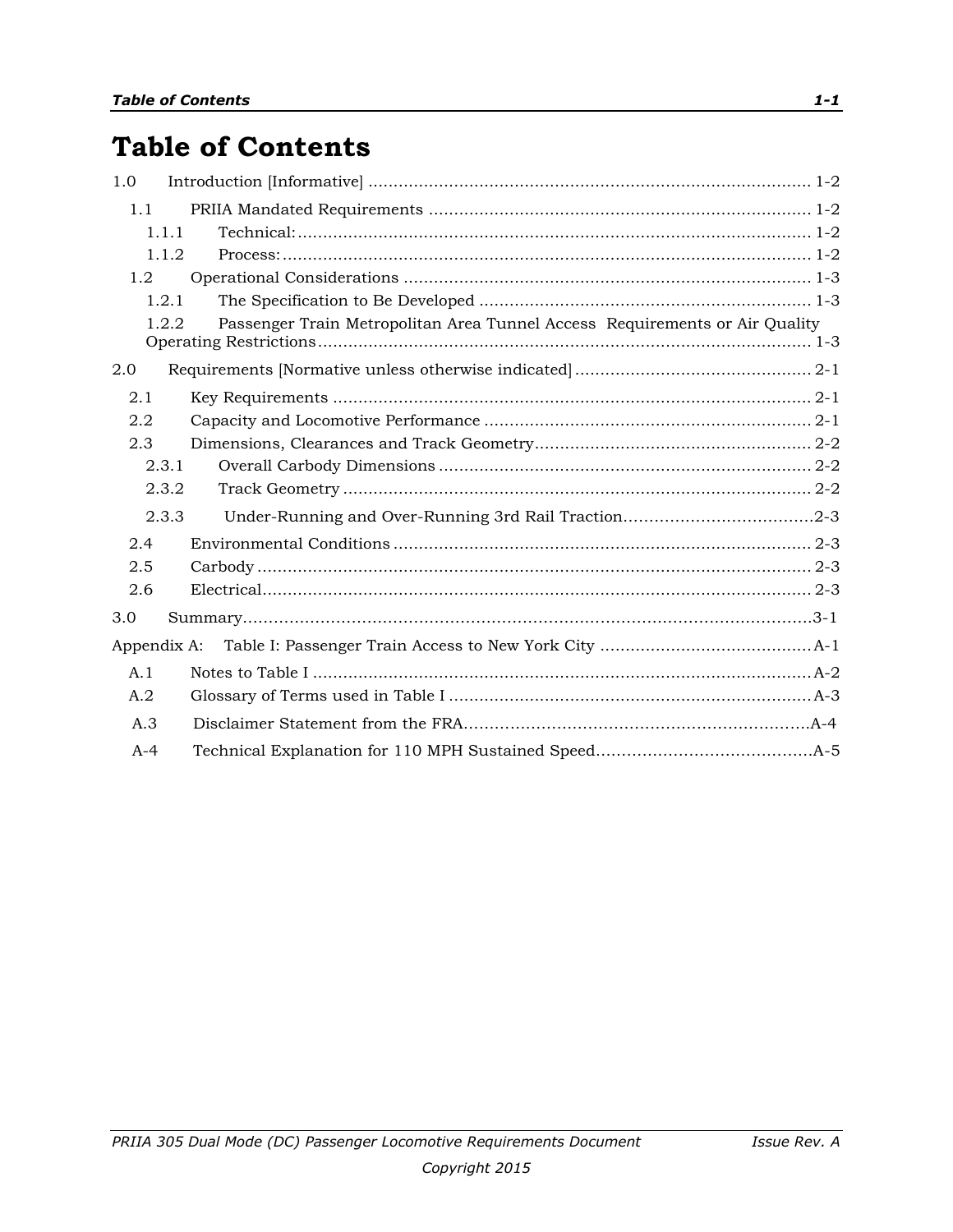# <span id="page-2-0"></span>1.0 **Introduction [Informative]**

The requirements in this document describe the desired features for a dual mode (nominal 700 VDC 3rd rail electric and diesel-electric) locomotive. Specific features or functions that are deemed appropriate by the Locomotive Team and its Technical Subgroups shall have priority over these requirements and shall be reflected by specific language in the vehicle specification. Such exceptions must be identified by the Technical SubGroups and are subject to review and approval by Executive Board.

# <span id="page-2-1"></span>**1.1 PRIIA Mandated Requirements**

The following requirements are derived from the PRIIA 305 mandate except where noted.

# <span id="page-2-2"></span>**1.1.1 Technical:**

- Sustained 110 mph capability in diesel-electric mode and sustained 80 mph in electric mode (Nominal 700 VDC 3rd rail).
- For operation in corridor service (routes up to 600 miles in length) without refueling or other servicing.
- Standardization consider areas such as:
	- Vehicle structure for common platform for all vehicle types within the locomotive fleet;
	- Component attachments (e.g. truck, HVAC);
	- Components at a fit/form/function/input/output level (e.g. truck, wheels, axles, couplers, cab controls / displays, cab seats, inter-vehicle jumpers, HVAC units, static inverters, batteries, lighting, door systems, etc.);
	- Seek commonality in components between PRIIA vehicle types where appropriate (bi-level, single level, locomotive, etc.).
- New Technology consider areas such as:
	- Crash Energy Management (energy absorbing coupler, deformable anticlimber, collapsible structural members, trigger levels, interior fixtures, etc.);
	- Environmentally responsible (energy efficient, low weight, low noise and vibration, consideration of recycled materials / material recyclability, low impact HVAC refrigerant, energy efficient lighting, etc.);
	- Digital Train Line (Ethernet, IP address based components, etc.).
- Interoperable with existing single level or multi-level vehicles in mixed consist to be specified by the purchaser and the following Amtrak vehicles: Amfleet, Viewliner, Long Distance Single-Level Car, Horizon etc., including existing motive power of purchaser.
- Compliance with all applicable regulations.
- Reliability and Maintainability Requirements Cost effective to operate.

# <span id="page-2-3"></span>**1.1.2 Process:**

- Inclusive development to include key stakeholders:
	- Amtrak
	- States (particularly Connecticut, New York and Vermont)
	- FRA
	- Industry, such as:
		- o Vehicle Suppliers;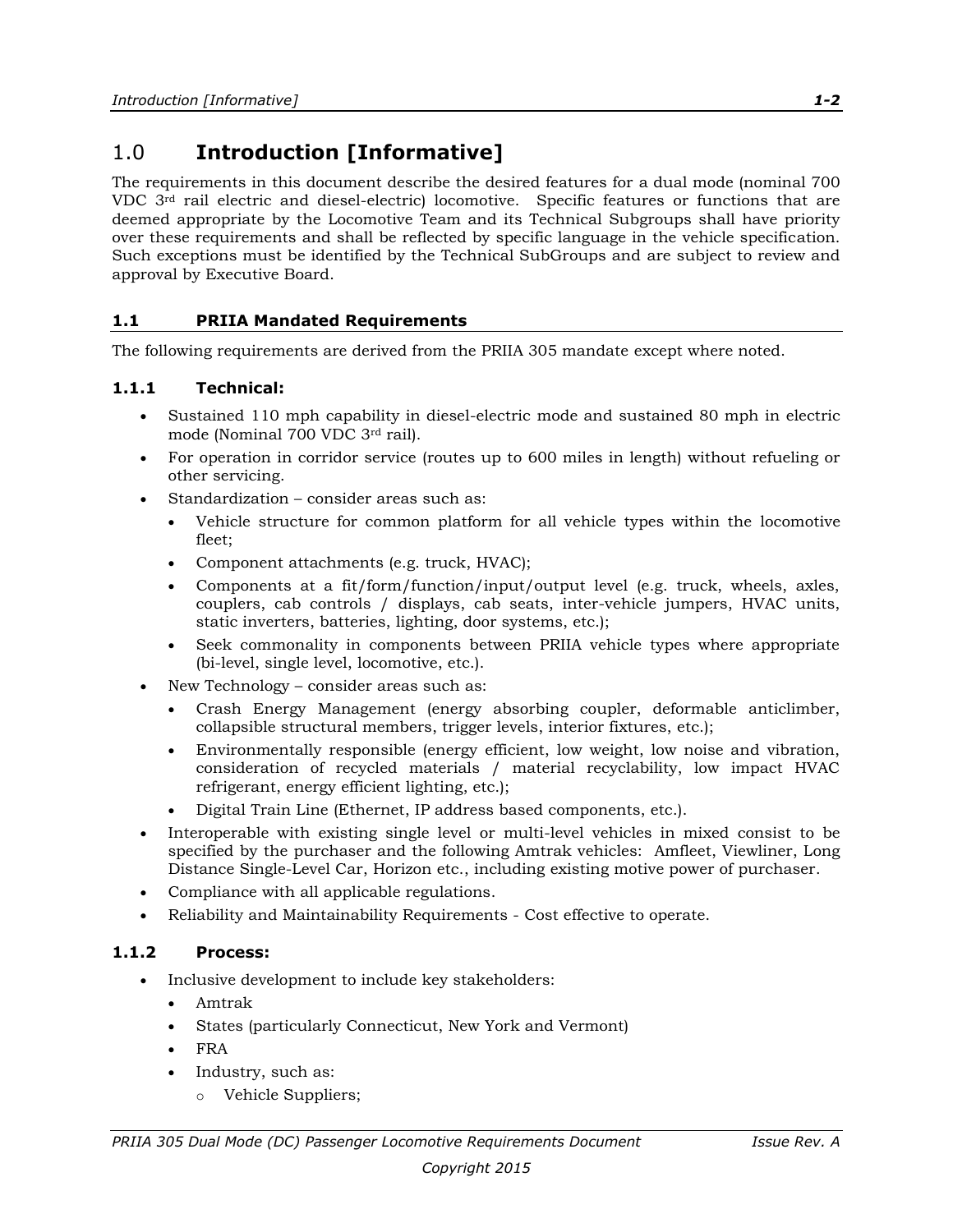- o Component/System Manufacturers.
- Live specification with change management.
- Configuration management for vehicle development and specification leading to conformed specification.
- Traceability of such processes to support PRIIA 305 Executive Committee approval.

### <span id="page-3-0"></span>**1.2 Operational Considerations**

### <span id="page-3-1"></span>**1.2.1 The Specification to Be Developed**

The primary consideration of the PRIIA 305 Dual Mode (DC  $3<sup>rd</sup>$  Rail) Locomotive Specification to be developed from this Requirements Document should be the adequacy of the Specification in addressing the operational considerations needed to procure, design and build a fleet of dual mode passenger locomotives that will be:

- Designed for use without restriction under a wide spectrum of environmental and physical conditions that are found throughout the Northeastern United States, including access to the metropolitan areas of New York City, New York; Montreal, Quebec; and Toronto, Ontario;
- Specified in configurations and containing features to allow potential users of these locomotives to create new fleets of equipment for establishment of new services, replacement of existing equipment, or addition of new locomotives to existing fleets without major impact;
- Designed and built to meet the needs of the traveling public, the operations and maintenance providers and the passenger rail agencies by creating attractive, safe equipment that is reliable, cost-effective, maintainable, easy to operate and durable; and
- Operationally and functionally compatible with existing trains and train sets currently in production

The PRIIA 305 dual mode (DC 3<sup>rd</sup> Rail) locomotives must be designed and built so that they can be integrated into an existing fleet of locomotives with minimal impact on the existing fleet, as well as be able to create a stand-alone fleet of locomotives for the purposes of starting new services, replacement of existing fleets and placement of new locomotives into service.

#### <span id="page-3-2"></span>**1.2.2 Passenger Train Metropolitan Area Tunnel Access Requirements or Air Quality Operating Restrictions**

New York: Under New York State Law, the use of locomotives powered by steam or by internal combustion engines within the Park Avenue Tunnel in New York City has been prohibited since 1903. Subsequent legislation extended the prohibition to the other tunnels.

The Appendix contains Table I listing the four existing tunnels used by passenger trains to access New York City and their operational characteristics; a fifth tunnel is under construction.

Montreal: The locomotive must meet the requirements which will allow the operation of the locomotive in diesel mode at Montreal Central Station. This operation mode means the diesel engine has low RPMs (thus creating less emissions and noise) when generating only HEP for the train.

*Area Left Blank for Other State or City Operational Requirements or Restrictions*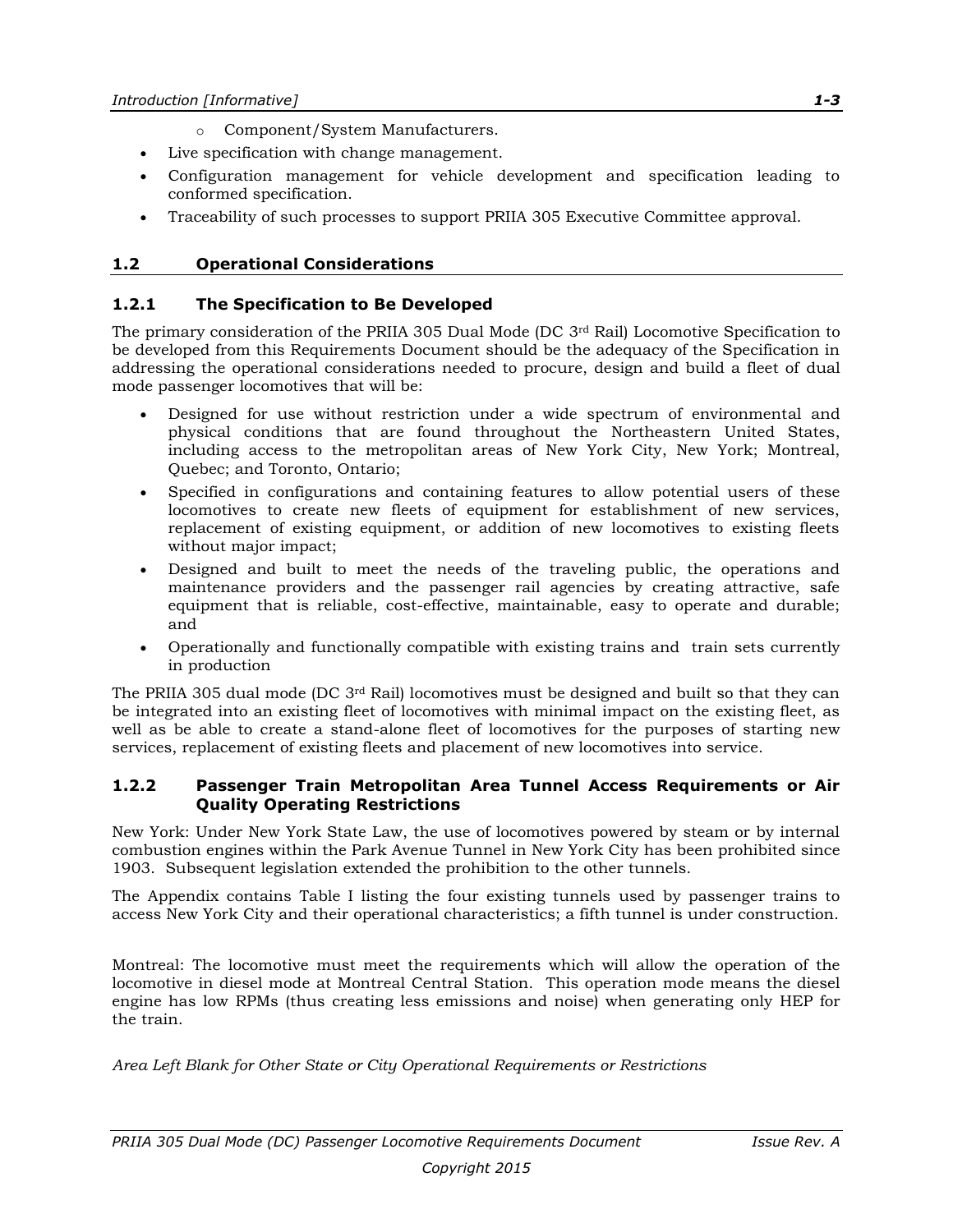# <span id="page-4-0"></span>2.0 **Requirements [Normative unless otherwise indicated]**

#### <span id="page-4-1"></span>**2.1 Key Requirements**

- Locomotive designs shall be modular to the extent practical in order to minimize the amount of additional design required to adapt to the needs of different state agencies and classes of service.
- The locomotive shall be fully compliant with FRA's requirements for structural strength, crashworthiness and testing per 49CFR Part 238, as follows:
	- The locomotive shall meet or exceed 49CFR Part 238 Tier 1 and 49CFR Part 229 structural requirements.
	- The locomotive shall meet or exceed APTA Standard SS-C&S-034-99 for the Design and Construction of Passenger Rolling Stock.
- The design of the locomotive shall incorporate crash energy management (CEM) features.
- Locomotives shall be designed for a service life of 25 years.
- Standardization
	- Dual mode (Nominal 700 VDC 3rd rail electric and diesel-electric) locomotive shall provide for standardization of components with those used in the PRIIA Diesel-Electric Passenger Locomotive (Specification 305-005) to the maximum extent practicable;
	- Consider providing a common platform for potential future locomotives using straight diesel-electric propulsion and electric power provided by an overhead catenary system. Any future dual mode diesel-electric/AC catenary locomotive shall provide for standardization of components with those used in the PRIIA Diesel-Electric Passenger Locomotive (Specification 305-005) and any PRIIA Dual Mode (DC 3rd Rail) Passenger Locomotive Specification developed from this Requirements Document, to the maximum extent practicable.
	- The locomotive shall have the ability to draw power from the under-running 3rd rail when in Metro-North Railroad territory and from the over-running 3rd rail when in Amtrak or Long Island Rail Road territory.
- Self loading to maximum horsepower in diesel mode.
- Minimum starting tractive effort of 65,000 lbs.
- Capability to be controlled from a Cab-Car in push-pull operation.
- Comply with EPA Tier IV diesel engine emission requirements.
- Comply with locomotive-borne signal system equipment installations, including Positive Train Control (PTC), Electronic Train Management System (ETMS), Cab Signal and/or Automatic Train Control (ATC) systems consistent with 49 CFR Part 236, Subpart I – *Positive Train Control Systems*.

#### <span id="page-4-2"></span>**2.2 Capacity and Locomotive Performance**

- Maximum speed: Sustained 110 mph in diesel mode and sustained 80 mph in electric mode, under existing FRA Tier 1 equipment requirements, bi-directional running.
- Ability to meet or exceed trip times on routes presently using dual mode locomotives (diesel-electric/ Nominal 700 VDC 3rd rail).Duty cycle
	- Normal duty:
		- $\circ$  Continuous operation for up to 20 hours and 1200 miles per day.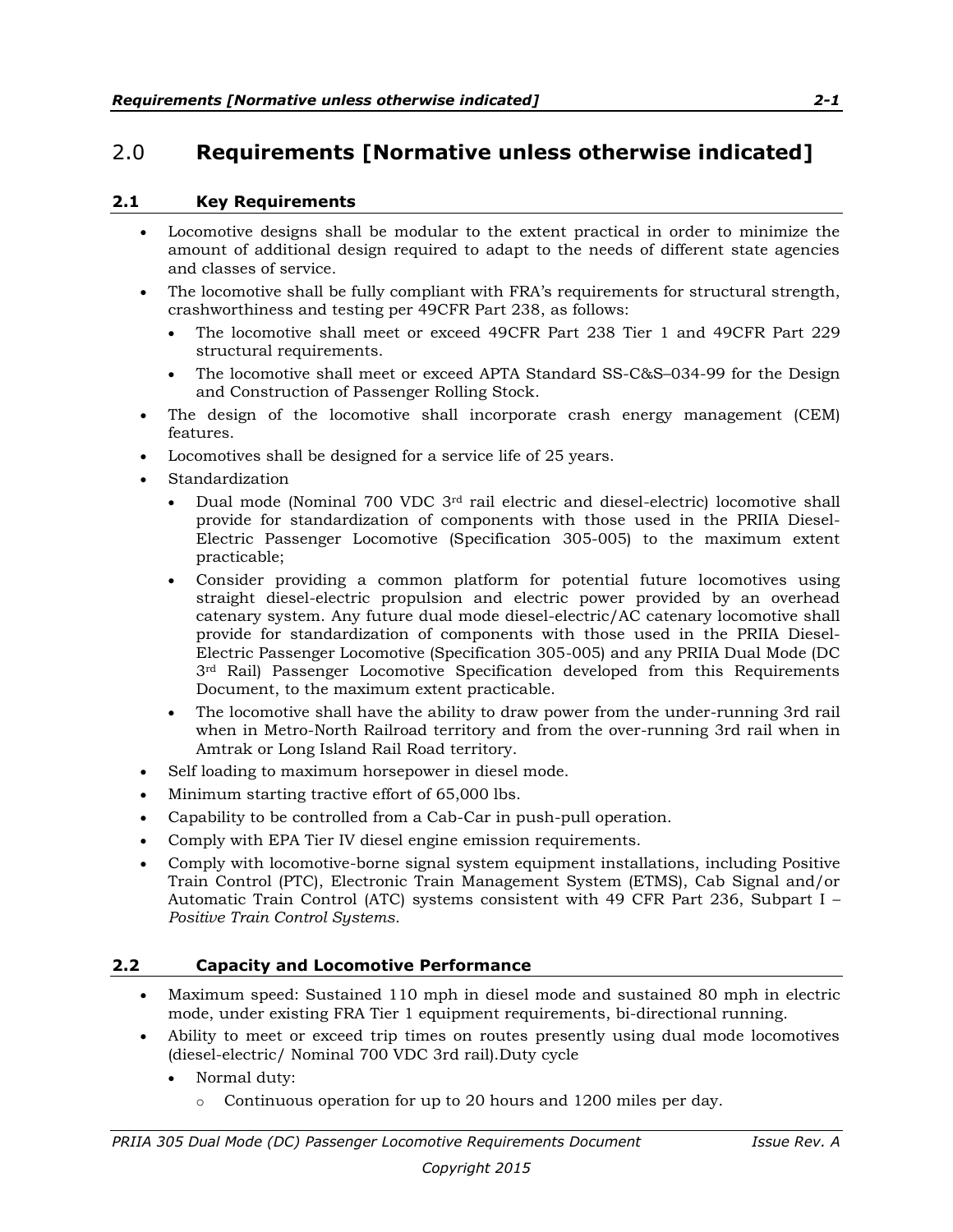- o Representative operating profile shall be defined by the purchaser.
- o Maximum duty cycle in electric mode; i.e., ability to operate continuously in electric mode wherever 3rd rail electric power is present.
- Operating range with 10% reserve of all fluids (supply, waste, fuel, etc.) and supplies, with the understanding that the operating range could be less to meet the needs of Amtrak, different state agencies, and different classes of service:
	- Distance: 900 miles
	- Duration: 30 hours
- Fuel capacity to allow a range performance for an assumed stopping pattern and route profile shall be 1,800 U.S. Gallons; purchaser may specify a lower capacity fuel tank for that customer's specific fueling schedule, stopping pattern and route profile.
- Ability to start a train of 1,900,000 lbs on a 2% grade or 1,300,000 lbs. on a 3% grade.
- Provision may be made for an on-board energy storage system with sufficient power to move the locomotive and attached cars, when the locomotive has been stopped on the gap in the 3rd Rail Traction System, at a speed not to exceed 5 MPH for up to 250 feet, until the locomotive 3rd rail shoes can again draw power from the 3rd Rail Traction System.

Consideration should be given to identifying whether there are changes that can be easily embodied within the dual mode locomotive design to increase its operational flexibility. These might include changes to reflect the operational usage such as gearing changes for top speed versus acceleration and traction.

#### <span id="page-5-0"></span>**2.3 Dimensions, Clearances and Track Geometry**

#### <span id="page-5-1"></span>**2.3.1 Overall Carbody Dimensions**

 Locomotives shall fully conform to PRIIA specification 305-800 (latest revision) single level clearance diagram or the Metro North Railroad M-8 Static Clearance Line, (Drawing Number MNR-No. 8) and Metro-North Railroad M-8 Dynamic Clearance Line (Drawing Number MNR No. 9), whichever specific dimension is most restrictive.

#### <span id="page-5-2"></span>**2.3.2 Track Geometry**

- The locomotives shall be designed and tested for revenue operation at all appropriate speeds up to a maximum of 110 mph, on all classes of track from FRA Class 1 to Class 6 in diesel mode and up to a maximum of 80 mph, on all classes of track from FRA Class 1 to Class 4 in electric mode.
- Track quality shall be assumed to be minimally compliant for each class of track, per FRA regulations and AREMA standards.
- Ride quality standards and testing methods shall be as specified in ISO 2631 (most recent version).
- Maximum cant deficiency of 6 inches.

# **2.3.3 Under-Running and Over-Running 3rd Rail DC Traction**

The placement of the  $3<sup>rd</sup>$  rail pickup shoe to draw the power shall conform with Metro-North Clearance Diagrams #SP-101 "150 LB. CONTACT RAIL CLEARANCE DIAGRAM" and #SP-102 "150 LB. CONTACT RAIL ON BRACKET TIE" (latest revision).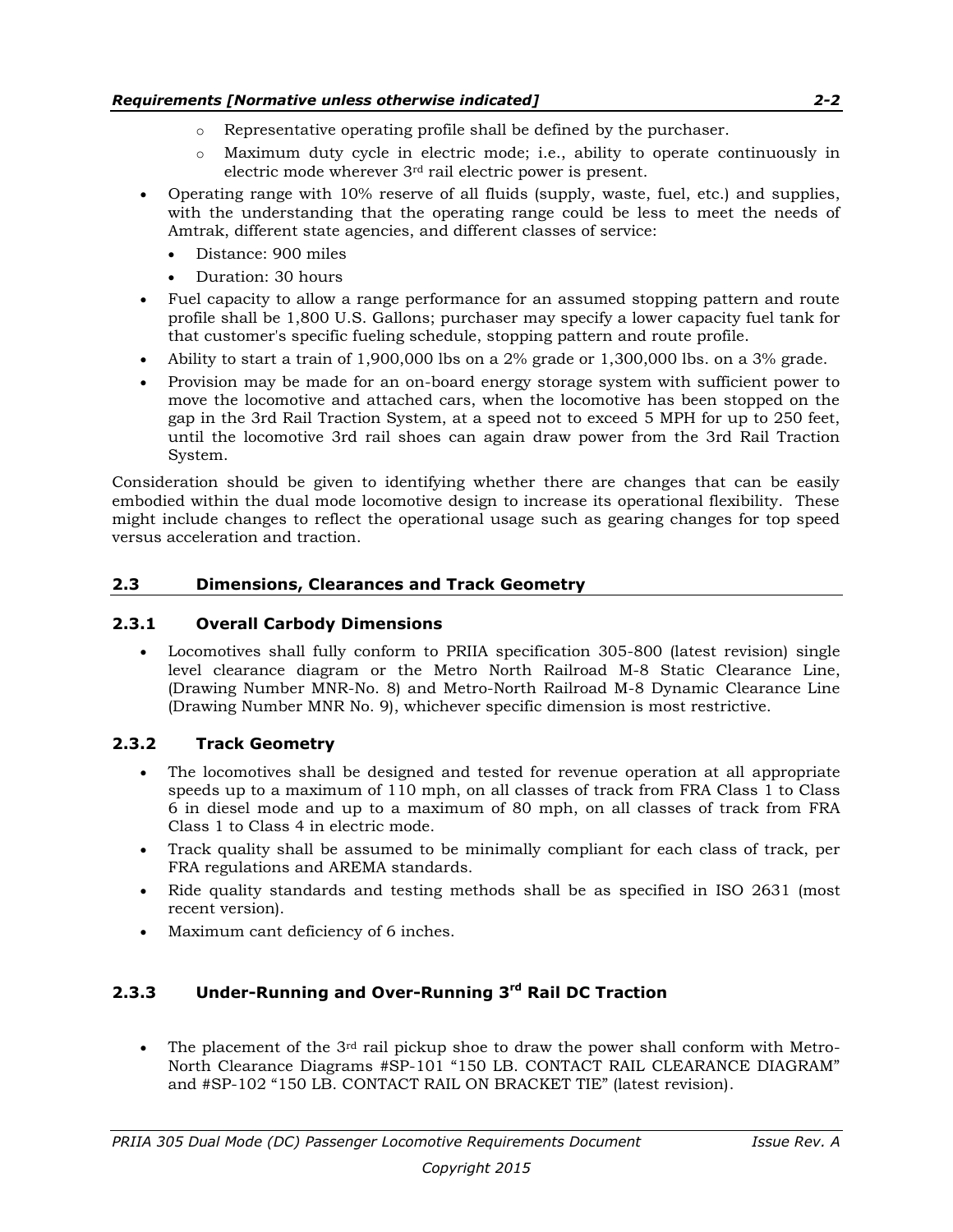- The placement of the  $3<sup>rd</sup>$  rail pickup shoe to draw the power shall conform with Long Island Rail Road Minimum Roadway Clearance Sheet CE-1, Drawing 820-10 (latest revision.
- The locomotive shall be able to make the transition between all propulsion modes while in motion.

## <span id="page-6-0"></span>**2.4 Environmental Conditions**

The locomotives shall be designed to operate within the environmental extremes defined in the Northeast United States Supplement to PRIIA specification 305-912 (most recent version). All systems must function normally at elevations up to 2000 ft. above sea level, except for those systems associated with the nominal 700 VDC  $3<sup>rd</sup>$  rail electric propulsion, which must function normally up to an elevation of only 100 ft. above sea level

### <span id="page-6-1"></span>**2.5 Carbody**

- All exterior door panels, vents, etc. shall be designed to prevent ingress and buildup of snow and ice. The design shall address snow ingestion both in locomotive hauled service and during push operation from a cab car.
- Provisions shall be incorporated in the design of the cab area for an emergency exit or ingress by means of a nose hatch.
- Cab compartment shall have positive air circulation and fresh air ventilation to prevent the entrance of dust, sand, fumes, liquids or precipitation into the locomotive cab with doors and windows closed.
- Electrical compartments shall be vented positively to exclude dust and sand.
- Engine compartment ventilation air shall be filtered with inertial filters and have a positive pressure to preclude dirt, rain and snow ingestion.
- Fuel tank shall be compartmentalized compliant with APTA PR-CS-S-007.

#### <span id="page-6-2"></span>**2.6 Electrical**

- Equip locomotives with MU (push pull) control trainline jumper cable.
- Provide blended dynamic braking in all modes.
- Provide Head End Power (HEP) capacity of  $1000 \text{kW}$  @ at  $100\%$  duty cycle.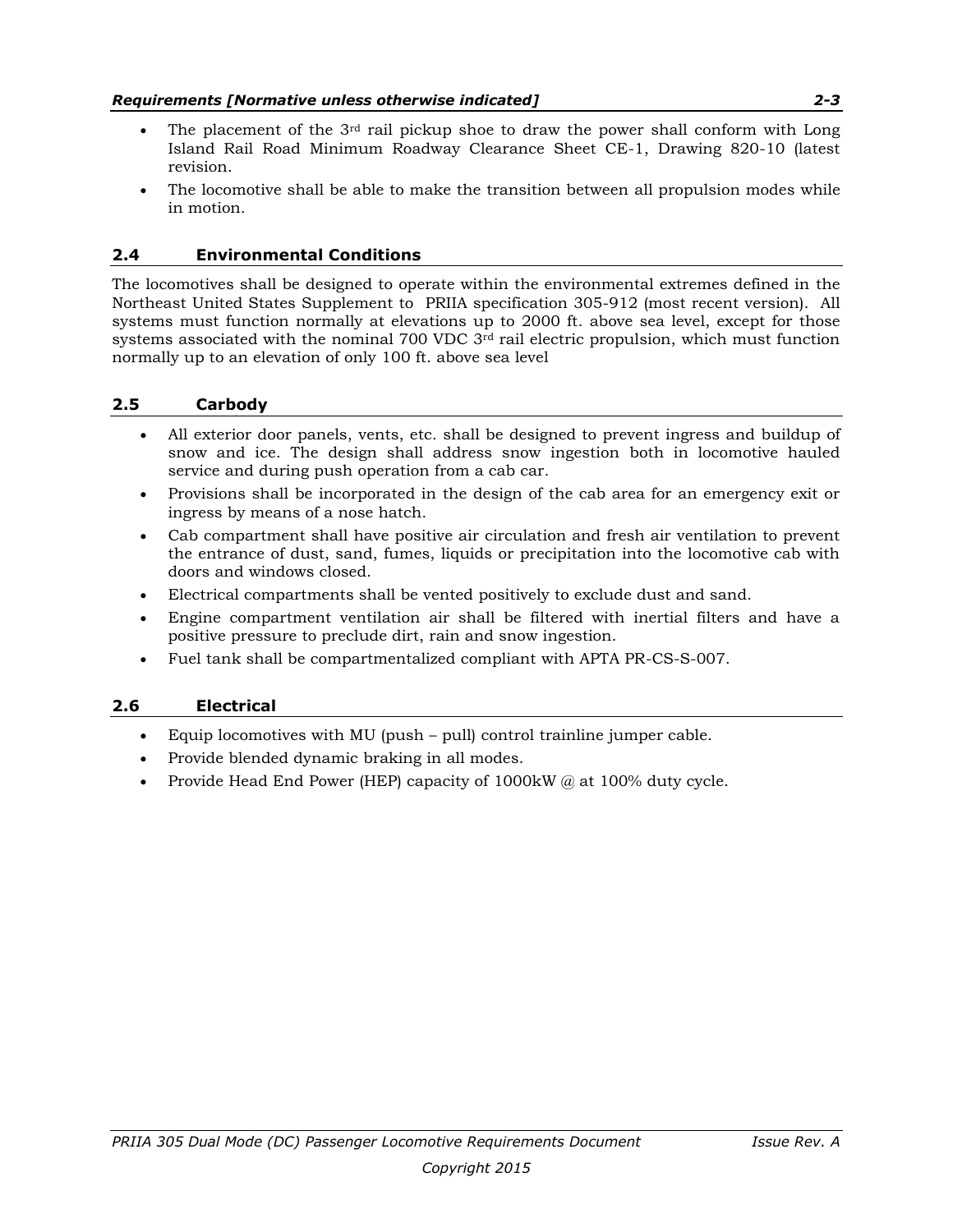# 3.0 **Summary**

This requirements document specifies the requirements for a dual mode locomotive powered either by a diesel engine or 3rd rail electrical power. Specific requirements for a particular order are to be documented in Chapter 23 Customer Variables of the specification. As future markets for a general dual mode locomotive expands and technology evolves, a potential future dual mode diesel-electric and AC catenary locomotive may be developed on a common platform with the dual mode diesel-electric and 3rd rail locomotive. Examples of specific requirements for potential future common platform locomotives could be catenary versus  $3<sup>rd</sup>$  rail, DC versus AC electrical supply, and voltage and frequency requirements, as well as nominal 700 VDC 3rd rail electric and electric power provided by an AC overhead catenary system, with no on-board diesel-electric propulsion. It is further recognized that the choice of electrical supply, e.g. high voltage AC or medium voltage DC, may require tradeoffs in top speed to maintain satisfactory track impact forces.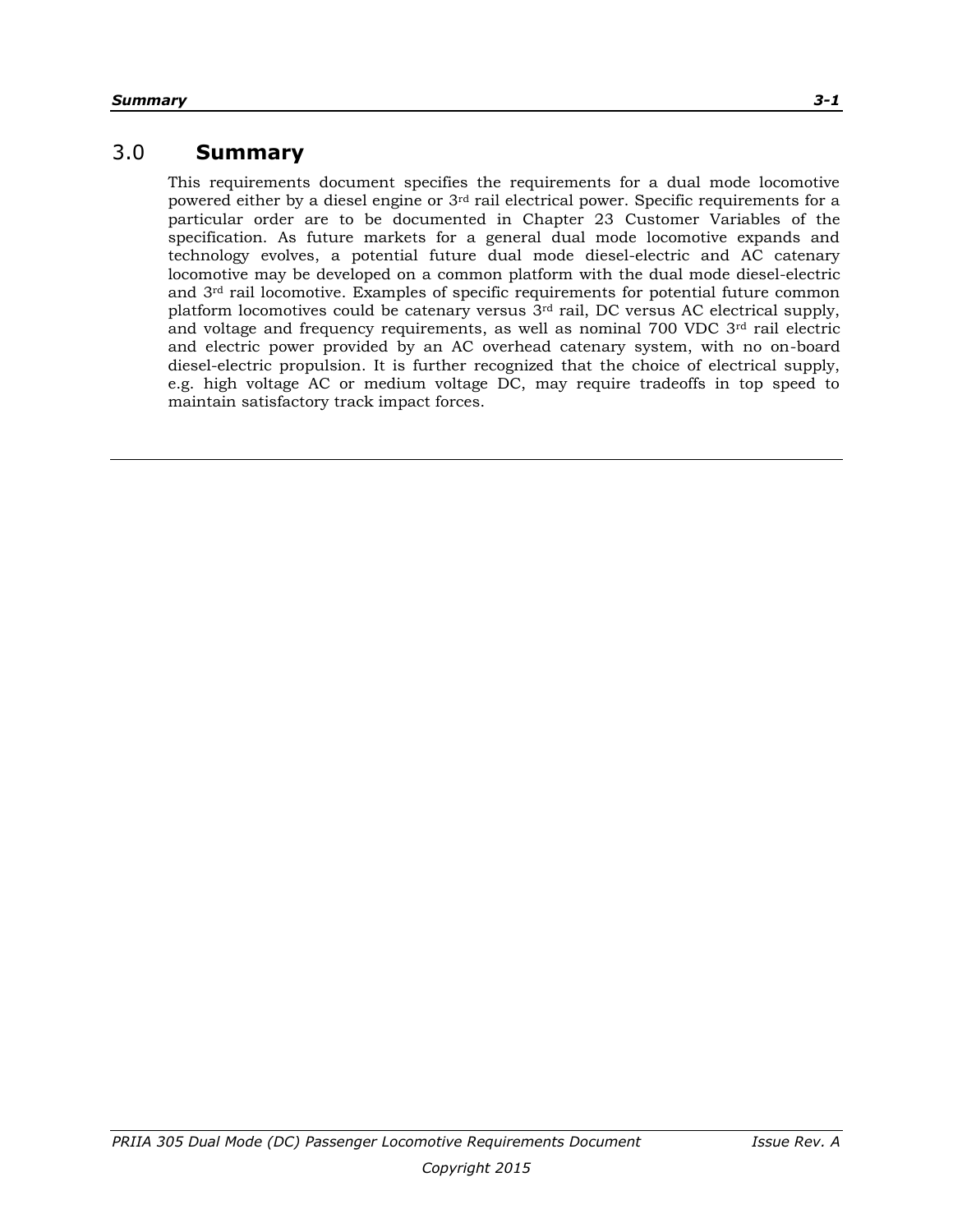# <span id="page-8-0"></span>**Appendix A: Table I: Passenger Train Access to New York City**

|                                             | <b>Park Avenue</b><br><b>Tunnel</b>                                   | <b>North River</b><br><b>Tunnels</b>                                                                     | <b>East River</b><br>Tunnels                                            | <b>Empire Tunnel</b>                                             | <b>East Side</b><br><b>Access</b><br><b>Tunnel</b> |
|---------------------------------------------|-----------------------------------------------------------------------|----------------------------------------------------------------------------------------------------------|-------------------------------------------------------------------------|------------------------------------------------------------------|----------------------------------------------------|
| Year In<br><b>Service</b>                   | 1876/19071                                                            | 1910                                                                                                     | 1911                                                                    | 1991                                                             | 202211                                             |
| Number of<br><b>Tracks</b>                  | $\overline{4}$                                                        | $\overline{2}$                                                                                           | $\overline{4}$                                                          | $\mathbf{1}$                                                     | $\overline{2}$                                     |
| Maximum<br>Equipment<br>Height              | $14' - 10'$                                                           | $14 - 8"$ <sup>5</sup>                                                                                   | $14 - 8.5$                                                              | $14' - 8''$                                                      | $13'-6''''2$                                       |
| <b>Maximum</b><br>Grade                     | 3.0%                                                                  | 2.0%                                                                                                     | 1.5%                                                                    | 2.0%                                                             | 3.25%                                              |
| Nominal<br>700VDC 3rd<br>Rail               | Under-running                                                         | Over-running <sup>6</sup>                                                                                | Over-running                                                            | Over-running                                                     | Over-<br>running                                   |
| 12k VAC<br>$/25$ Hz<br>Catenary             | No                                                                    | Yes                                                                                                      | Yes                                                                     | Yes                                                              | No                                                 |
| <b>Station</b><br><b>Served</b>             | <b>GCT</b>                                                            | <b>NYP</b>                                                                                               | <b>NYP</b>                                                              | <b>NYP</b>                                                       | <b>GCT</b>                                         |
| Serving<br>Railroad                         | MNR / AMTK <sup>2</sup>                                               | AMTK / NJT                                                                                               | <b>AMTK / LIRR</b>                                                      | <b>AMTK</b>                                                      | <b>LIRR</b>                                        |
| <b>Dispatching</b><br>Railroad              | <b>MNR</b>                                                            | <b>AMTK</b>                                                                                              | <b>AMTK</b>                                                             | <b>AMTK</b>                                                      | LIRR                                               |
| <b>Service</b><br><b>Territory</b>          | North to MNR<br>Hudson, Harlem<br>and New Haven<br>Lines <sup>3</sup> | AMTK south to<br>Philadelphia<br>and points<br>south and west;<br>NJT west to New<br>Jersey <sup>7</sup> | AMTK north to<br>Boston and LIRR<br>East to Long<br>Island <sup>9</sup> | North to Albany<br>and points<br>north and<br>west <sup>10</sup> | East onto<br>Long<br>Island                        |
| <b>Dual Mode</b><br>Locomotive<br>s         | P32AC-DM<br>[DC 3rd Rail]                                             | $ALP-45DP8$<br>[AC Catenary]                                                                             | DM30AC &<br>P32AC-DM<br>[DC 3rd Rail]                                   | P32AC-DM<br>[DC 3rd Rail]                                        | None <sup>13</sup>                                 |
| <b>Dual Voltage</b><br>(DC/AC)<br>Equipment | $M-8$ (EMU) <sup>4</sup>                                              | None                                                                                                     | None                                                                    | None                                                             | None                                               |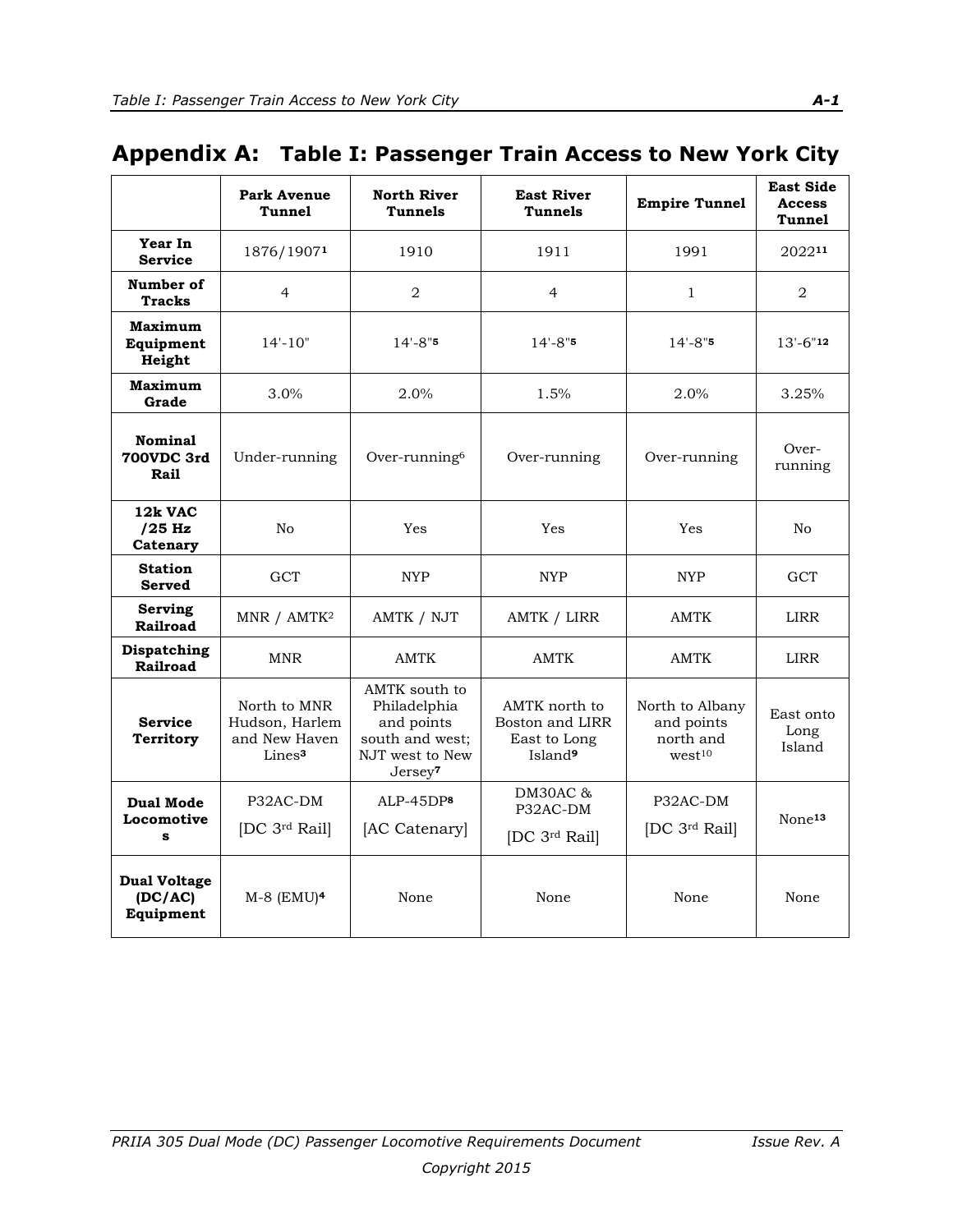#### <span id="page-9-0"></span>**A.1 Notes to Table I**

- 1. The Park Avenue Tunnel was electrified in 1907 with nominal 700 VDC under-running 3rd rail.
- 2. As a standing procedure, Amtrak utilizes Metro North Railroad's Park Avenue Tunnel to Grand Central Terminal as a detour route into New York City when there is a problem with the Spuyten Duyvil drawbridge onto Manhattan Island or the Empire Tunnel into Penn Station.
- 3. Metro North Railroad operates dual mode P32AC-DM locomotives between Grand Central Terminal and: Poughkeepsie & Wassaic, NY; and Waterbury & Danbury, Connecticut.
- 4. The M-8 Electric Multiple Unit (EMU) is DC/AC "dual voltage" equipment as it can operate on nominal 700 VDC 3rd rail from GCT to just east of New Rochelle on the MNR New Haven Line, where it changes over to operate on 12.5k VAC/60 Hz catenary power to New Haven. It has the capability to operate on Amtrak's 25kVAC/60Hz catenary power east of New Haven.
- 5. Amtrak's North River, East River and Empire Tunnels all have a maximum equipment height of 14'-8", which is consistent with AMTK's Clearance Diagram D 05-1355 for single level equipment capable of unrestricted operation on the Northeast Corridor.
- 6. The over-running nominal 700 VDC  $3<sup>rd</sup>$  rail in the North River Tunnels extends to just south of the tunnel portal in New Jersey. It is for emergency use only; it will not support daily operation without extensive rehabilitation and the construction of a new power substation in New Jersey.
- 7. Amtrak operates its Northeast Corridor service and long-distance service south towards Washington, DC and beyond. New Jersey Transit operates commuter rail service using EMU's and electric locomotive hauled trains to various lines in Northern New Jersey.
- 8. New Jersey Transit has taken delivery of the first of 36 total ALP-45DP dual mode (AC) locomotives, with diesel and both 12kVAC/25Hz & 25kVAC/60Hz electric power capability. NJT intends to serve non-electrified lines in northern New Jersey in diesel mode and transfer to electric operation under catenary on the Northeast Corridor through the North River Tunnels into Penn Station. Montreal's Agence metropolitaine de transport (AMT) has ordered 20 units.
- 9. Amtrak operates its Northeast Corridor service north to New Haven, Connecticut, and Boston Massachusetts, as well as a long distance train to St. Albans, Vermont. LIRR operates both dual mode DM30AC locomotives and M-7 EMU's from Penn Station through the East River tunnels into both non-electrified and electrified territory on Long Island.
- 10. Amtrak operates its Empire Service north and west to Albany and Niagara Falls as well long distance trains: the Lake Shore Limited to Chicago, Illinois; the Maple Leaf to Toronto, Ontario; the Adirondack to Montreal, Quebec [supported by New York State]; and the Ethan Allen to Rutland, Vermont [supported by Vermont].
- 11. Long Island Rail Road anticipates the completion of the East Side Access Tunnel in 2022. It will connect to new lower level tracks at Grand Central Terminal.
- 12. The East Side Access Tunnel utilizes the lower level of the previously constructed 63rd Street Tunnel under the East River. The upper level is for subway use only, and the lower commuter rail level was designed with a vertical clearance of 13'-6" for use only by LIRR EMUs. LIRR intends to use their current fleet of M-7 EMUs and the future M-9 EMU (in design).
- 13. LIRR plans to serve Grand Central Terminal through the East Side Access Tunnel using EMU's only. LIRR's existing fleet of DM30AC dual mode (Nominal 700 VDC over-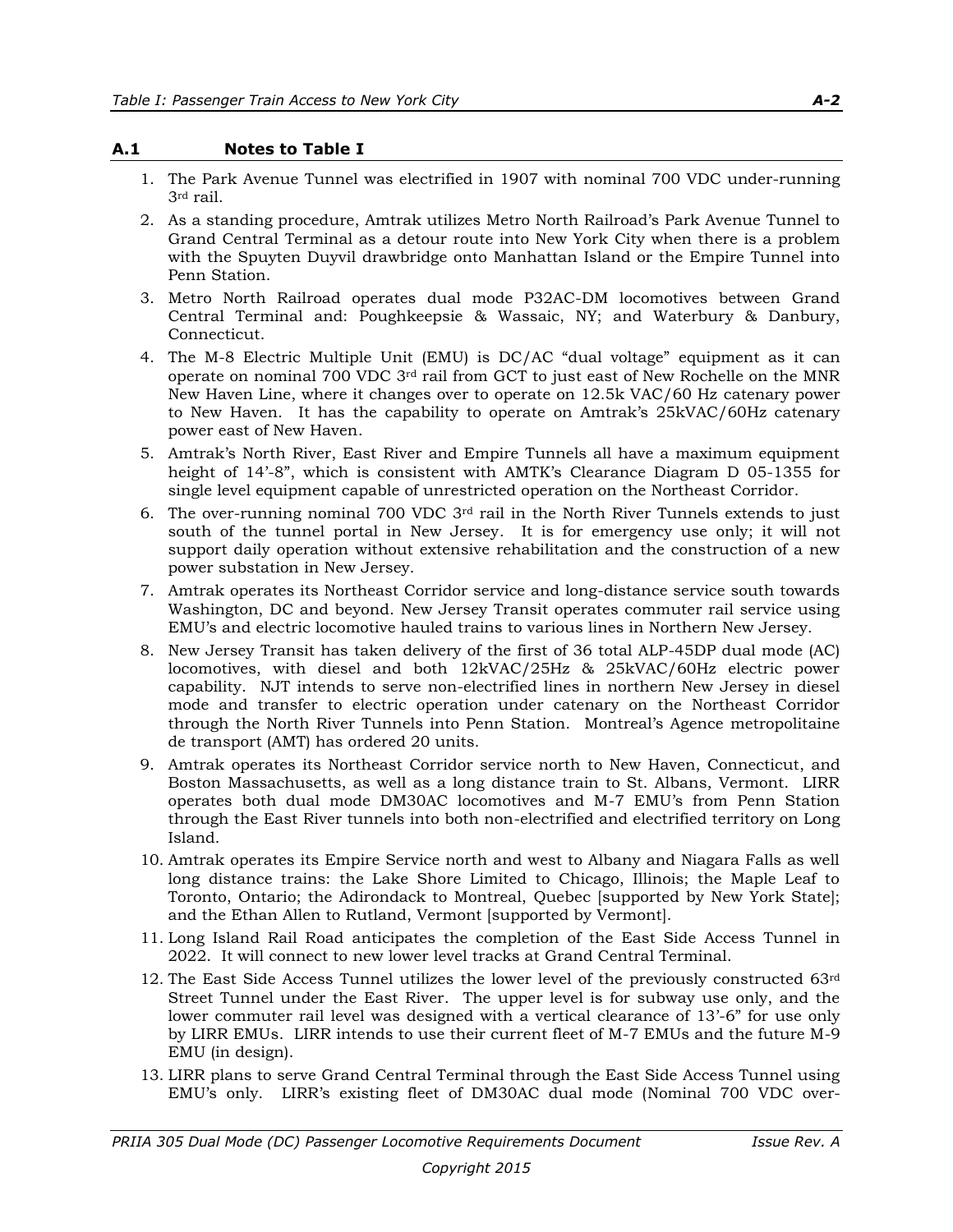running 3rd rail) locomotives will not clear the tunnel; accordingly, LIRR has no plans to use them in the future. Passengers destined to non-electrified territory will change at intermediate stations to trains pulled by straight diesel locomotives to reach destination.

#### <span id="page-10-0"></span>**A.2 Glossary of Terms used in Table I**

| <b>AMTK</b> | Amtrak (National Railroad Passenger Corporation)                                                                                                                                                                                                                                                                                                                                                                                         |  |  |  |
|-------------|------------------------------------------------------------------------------------------------------------------------------------------------------------------------------------------------------------------------------------------------------------------------------------------------------------------------------------------------------------------------------------------------------------------------------------------|--|--|--|
| <b>LIRR</b> | Long Island Rail Road, a subsidiary of the Metropolitan Transportation Authority, a State<br>Authority which is independent of the New York State Department of Transportation.                                                                                                                                                                                                                                                          |  |  |  |
| <b>MNR</b>  | Metro North Railroad, a subsidiary of the Metropolitan Transportation Authority.                                                                                                                                                                                                                                                                                                                                                         |  |  |  |
| <b>NJT</b>  | New Jersey Transit Rail Operations, a subsidiary of NJ Department of Transportation.                                                                                                                                                                                                                                                                                                                                                     |  |  |  |
| <b>GCT</b>  | Grand Central Terminal is a stub-end station at located at 42nd Street between Park<br>Avenue and Lexington Avenue in New York City. The Park Avenue Tunnel terminates at<br>GCT. The existing lower level tracks at GCT have a maximum grade of 3%. The new East<br>Side Access Tunnel will terminate at a yet lower level of tracks under GCT; the maximum<br>grade of this tunnel is believed to be 3.25%.                            |  |  |  |
| <b>NYP</b>  | Pennsylvania Station ("Penn Station") is a through station located between 33rd and 34th<br>Streets and between 7th and 8 Avenues in New York City. Penn Station is located between<br>the North River Tunnels on the west and the East River Tunnels on the east. The Empire<br>Tunnel from the north was constructed over the North River Tunnels and enters the west<br>side of Penn Station south of the North River Tunnel portals. |  |  |  |
| ALP-45DP    | This is a Bombardier 3600 Hp diesel-electric locomotive which operates from either<br>12kVAC/25Hz or 25kVAC/60Hz AC catenary with the diesel prime mover shut down. NJT<br>has one on hand, one at the AAR TTCI facility in Pueblo for testing, and a total order of 36.<br>AMT, the commuter rail agency in the Montreal metropolitan area has 10 on order.                                                                             |  |  |  |
| DM30AC      | This is an EMD 3000 HP diesel-electric locomotive which operates on nominal 700 VDC<br>over-running 3rd rail with the diesel prime mover shut down. LIRR has a fleet of 23.                                                                                                                                                                                                                                                              |  |  |  |
| M-8         | Electric Multiple Unit (EMU) equipment powered by both nominal 700 VDC under-running<br>3rd rail and 12.5k VAC/60 Hz catenary power.                                                                                                                                                                                                                                                                                                     |  |  |  |
| P32AC-DM    | This is a General Electric 3200 HP diesel-electric locomotive which operates on nominal 700<br>VDC 3rd rail with the diesel prime mover shut down. MNR has a fleet of 31 which operate<br>on the under-running 3rd rail; AMTK has a fleet of 18 which operate on the over-running<br>3rd rail.                                                                                                                                           |  |  |  |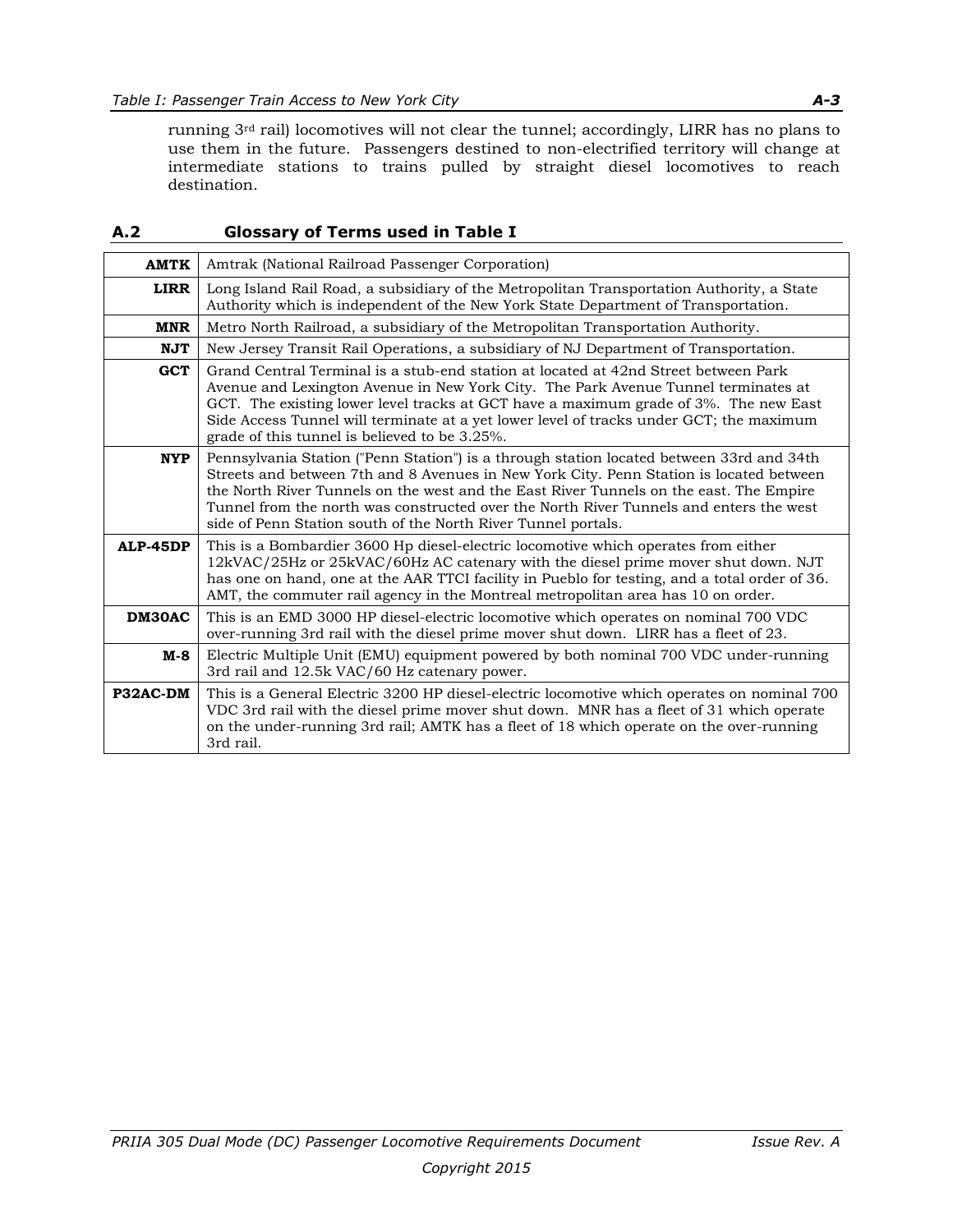#### **A.3 FRA Disclaimer Statement**

#### FRA Disclaimer Statement

*All equipment for intercity passenger rail operation must, at a minimum, comply with the current Federal railroad safety laws and regulations contained in Subtitle V of Title 49, U.S.C., and Chapter II, Subtitle B of Title 49, C.F.R., that are applicable to passenger equipment. Any provision in this specification that exceeds or is contrary to a requirement of the existing Federal railroad safety laws or regulations, or both, does not constitute an amendment to those laws and regulations in any way.*

*The use of third-party standards or specifications in this specification does not create an exemption from complying with any applicable Federal law or regulation. Before any equipment supplied pursuant to this specification that is not in compliance with applicable Federal law or regulation can be operated in the U.S., an appropriate waiver must be obtained from FRA's Railroad Safety Board.*

*FRA considers the identification of component suppliers and any other commercial entities within this specification as being illustrative to help describe expected performance, and does not constitute a recommendation or product endorsement by FRA.*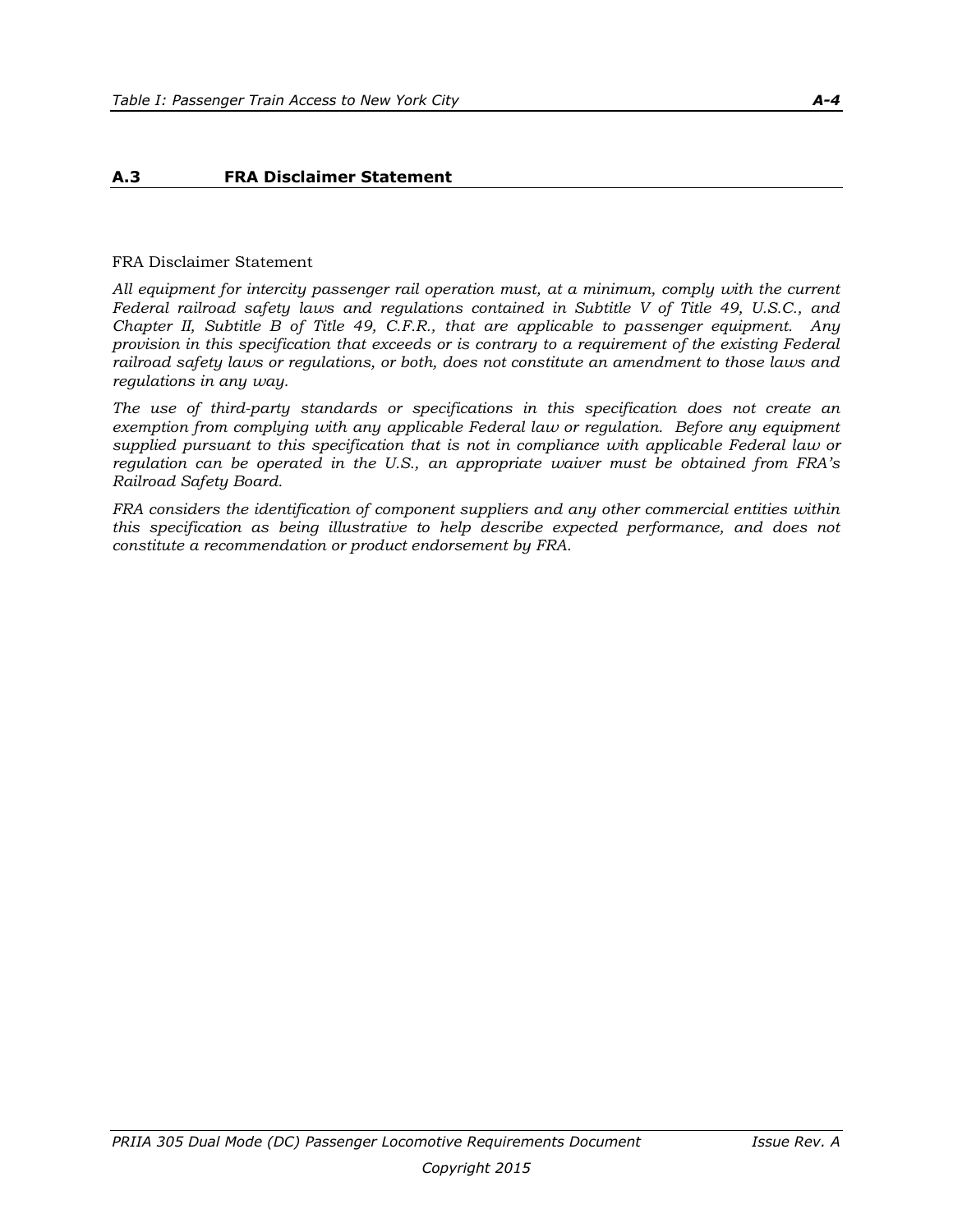#### **A.4 Technical Explanation for 110 MPH Sustained Speed**

*The FRA has requested this section be added to the Appendix, to provide a technical explanation for the 110 MPH sustained speed vs. the 125 MPH maximum speed.*

The position of New York State and the State of Connecticut (and Metro North Railroad, which operates in both States) is that a sustained speed of 110 MPH for the Dual Mode (DC  $3<sup>rd</sup>$  Rail) Passenger Locomotive is sufficient to provide intercity passenger service into Amtrak's New York Penn Station from the north (i.e., Vermont and Upstate New York), as well as commuter rail operation into Grand Central Terminal. The 125 MPH maximum speed is unnecessary for the operation contemplated.

The position of New York State and the State of Connecticut also is that the addition of the 3rd rail pick-up shoes, cabling, and associated electrical equipment, as well as the on-board energy storage system, will result in a larger, heavier locomotive which likely could not meet the P2 forces at the 125 MPH speed requirement of the PRIIA Diesel-Electric Locomotive. In addition, under the Tier I Draft Environmental Impact Statement for the Empire Corridor in New York State, for which the Federal Railroad Administration is the lead agency, only speeds up to 110 MPH would be operated in diesel mode. The 125 MPH alternative would be on a new right-ofway between Albany and Buffalo, grade-separated, and operated under AC Catenary.

Metro North Railroad, a subsidiary of the Metropolitan Transportation Authority of New York State, currently provides commuter passenger service into Metro North Railroad's Grand Central Terminal using dual mode (DC 3rd Rail) locomotives from non-electrified locations in New York State and Connecticut. The Long Island Rail Road, a sister subsidiary of the Metropolitan Transportation Authority, provides commuter passenger service into Amtrak's Penn Station using dual mode (DC  $3<sup>rd</sup>$  Rail) locomotives from non-electrified locations on Long Island. Metro North Railroad, in conjunction with New York State and Connecticut, plans to provide commuter passenger service into Amtrak's Penn Station in the near future. NYSDOT, ConnDOT, and MNR intend that the PRIIA Dual Mode (DC  $3<sup>rd</sup>$  Rail) Passenger Locomotive be a "common platform" which can be acquired and used by the States for intercity passenger service and by MNR (and eventually by LIRR) to provide commuter passenger service. The current maximum speed for passenger locomotives in diesel mode on MNR and LIRR is 90 MPH; the sustained speed of 110 MPH for the PRIIA Dual Mode (DC 3rd Rail) Passenger Locomotive will be more than sufficient to meet the needs of commuter passenger service.

Four locomotive manufacturers are on the NGEC Technical Subcommittee's Locomotive Working Group. Those four manufacturers responded to Metro North Railroad's July 2013 Request for Information (RFI) concerning the development of a new MNR Dual Mode (DC 3rd Rail) Passenger Locomotive. Those manufacturers have provided input to this Section of the Appendix.

Siemens is the manufacturer selected to construct the PRIIA Diesel-Electric Passenger Locomotive, named the Charger, which has a maximum speed of 125 MPH. Siemens advised that, using the PRIIA Charger locomotive as a base (at 272,000 pounds), the addition of the DC  $3<sup>rd</sup>$  rail gear and electrical equipment would result in a DM locomotive which would be heavier (at 291,500 pounds) and 3 feet longer. The DM locomotive would not exceed the P2 force of 82,000 pounds on the rail at 110 MPH; however, at 125 MPH the P2 force limit would be